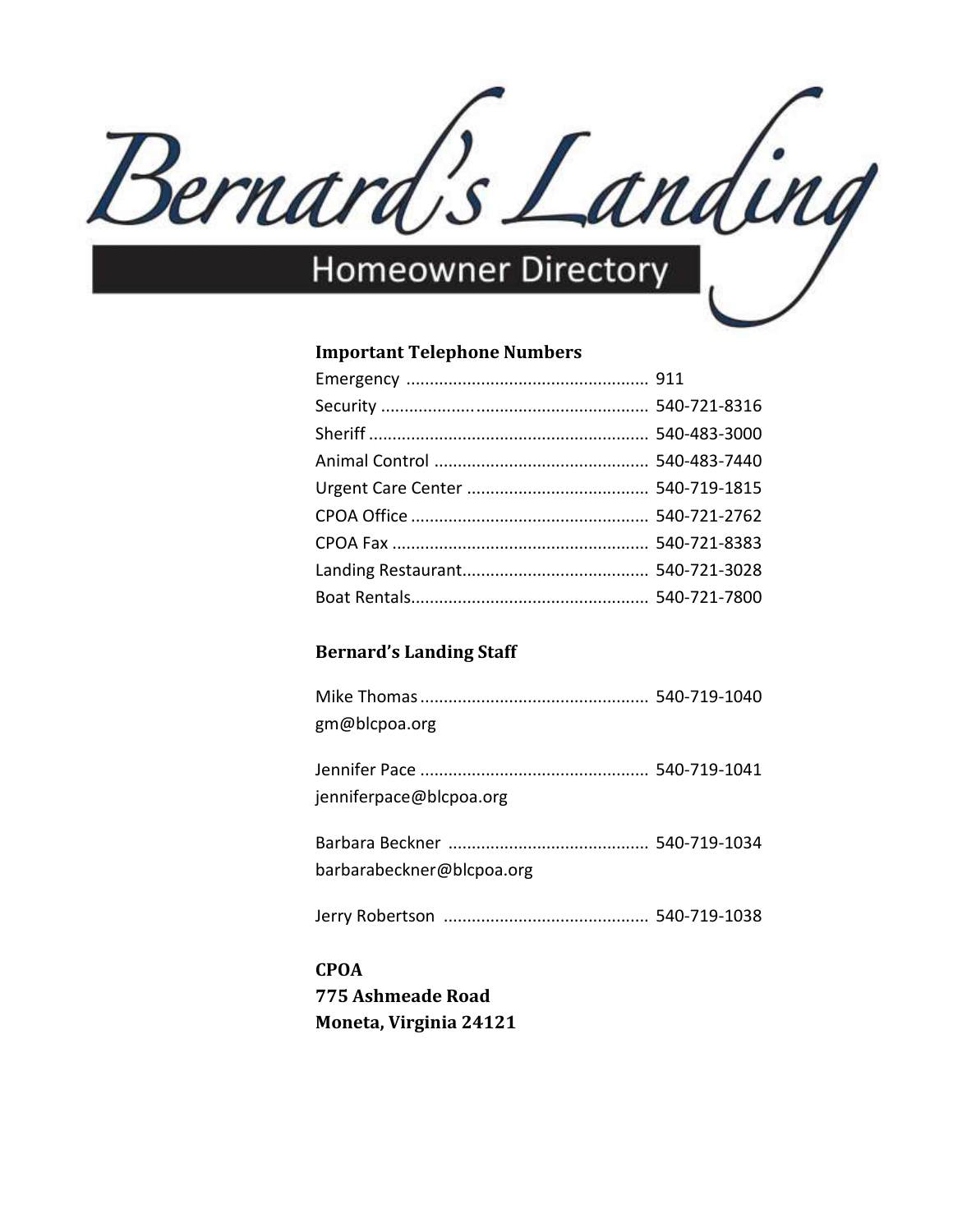Adams, Bo/Denise CH 702 17005 Bollinger School Road Emmitsburg MD 21727 301-447-2107 301-662-0340 240-674-1275 240-674-1276 adamsd15@gmail.com [mert.adams@gmail.com](mailto:mert.adams@gmail.com)

Akers, Diane & Browning, Heather HS1205 101 Junkin St. Christiansburg, VA 24073 540-819-8031 – D 540-904-3138 – H [Dianeakers90@gmail.com](mailto:Dianeakers90@gmail.com) [Heatherbrowning90@gmail.com](mailto:Heatherbrowning90@gmail.com)

Amos, Penny DX103 4814 Sydclay Drive Richmond VA 23231 804-222-1819 804-414-5391 pamosrn@aol.com

Andress, Mike/Lilly PE 05D 6402 Clubside Drive Whitsett NC 27377 336-446-1264 336-286-9500 540-719-3279 336-339-1041 mandress@triad.rr.com

Bain, Stan CHT 618 3805 Reynard Court Henrico, VA 23233 804-382-1094 stanbain@yahoo.com

Baker, Chris/Jane ME 23 330 Laurel Woods Drive Danville VA 24540 434-836-4735 434-793-4421 [cgbaker53@yahoo.com](mailto:cgbaker53@yahoo.com)

Balogh, Laura HS 1206 404 Cedar Run Rensselaer, NY 12144 518-852-5400 laurambalogh@yahoo.com

Bandy, Joseph ME 19 3012 Quenton Place Waynesboro, VA 22980 540-447-6522 bandyjw@gmail.com

Banks Joint Living Trust Banks, Carl/Ann PE 21D 5724 Thistleton Lane Raleigh NC 27606 919-854-4740 540-721-1895 919-422-1570 [carlbanks.cb@gmail.com](mailto:carlbanks.cb@gmail.com)

Banning, Bruce/Debra CHT 602 2141 Gravel Hill Rd. Troutville, VA 24175 540-966-6737 540-797-3340 [dkbanning@gmail.com](mailto:dkbanning@gmail.com) [bbanning@aol.com](mailto:bbanning@aol.com)

Barbour, Bob/Lorie PE 03A PO Box 745 Hardy, VA 24101 202-795-0122 336-264-6878 [robert.barbour.sml@gmail.com](mailto:bobbarbour1@gmail.com) bololuta@gmail.com

Barham, Eric/Kelly 3606 Birchwood Lane Greensboro, NC 27410 336-398-7589 336-707-7553 (E) 336-317-3419 (K) eric@thebarhams.net kelly@thebarhams.net

Barton, Jeff/Kathy HS 1223 3432 Laurel Circle Roanoke VA 24018 540-774-5579 540-561-9075 540-721-3717 540-588-6839 [jbarton055@yahoo.com](mailto:jbarton055@yahoo.com)

Beams, Joe CHT 706 PO Box 847 Christiansburg, VA 24068 540-736-3577 540-449-7680 [jobeams@yahoo.com](mailto:jobeams@yahoo.com)

Belcher, Jay/Sharon ME-13 9 Oak Lane Bluefield WV 24701 304-253-4623 304-320-7285 - J 304-320-5505 - S belchej@chesterton.com jspb5003@gmail.com

Belcher, Preston/Laura CH614 622 Gold Valley Pass Canton, GA 30114 757-410-4241 757-313-3000 757-277-4840 757-761-0338 plrbelcher@gmail.com

Bergner, Kevin/Carla ME09 14402 Contour Place Helotes, TX 78023 210-695-6999 210-315-1003 703-887-5297 kjbergner@gmail.com cmbergner@gmail.com

Berkey, Breck/Margaret PE 03c 2725 Hampton Glen Ct. Matthews, NC 28105 540-721-8158 704-634-5418 7041-221-0462 breckberkey@gmail.com margaretberkey@gmail.com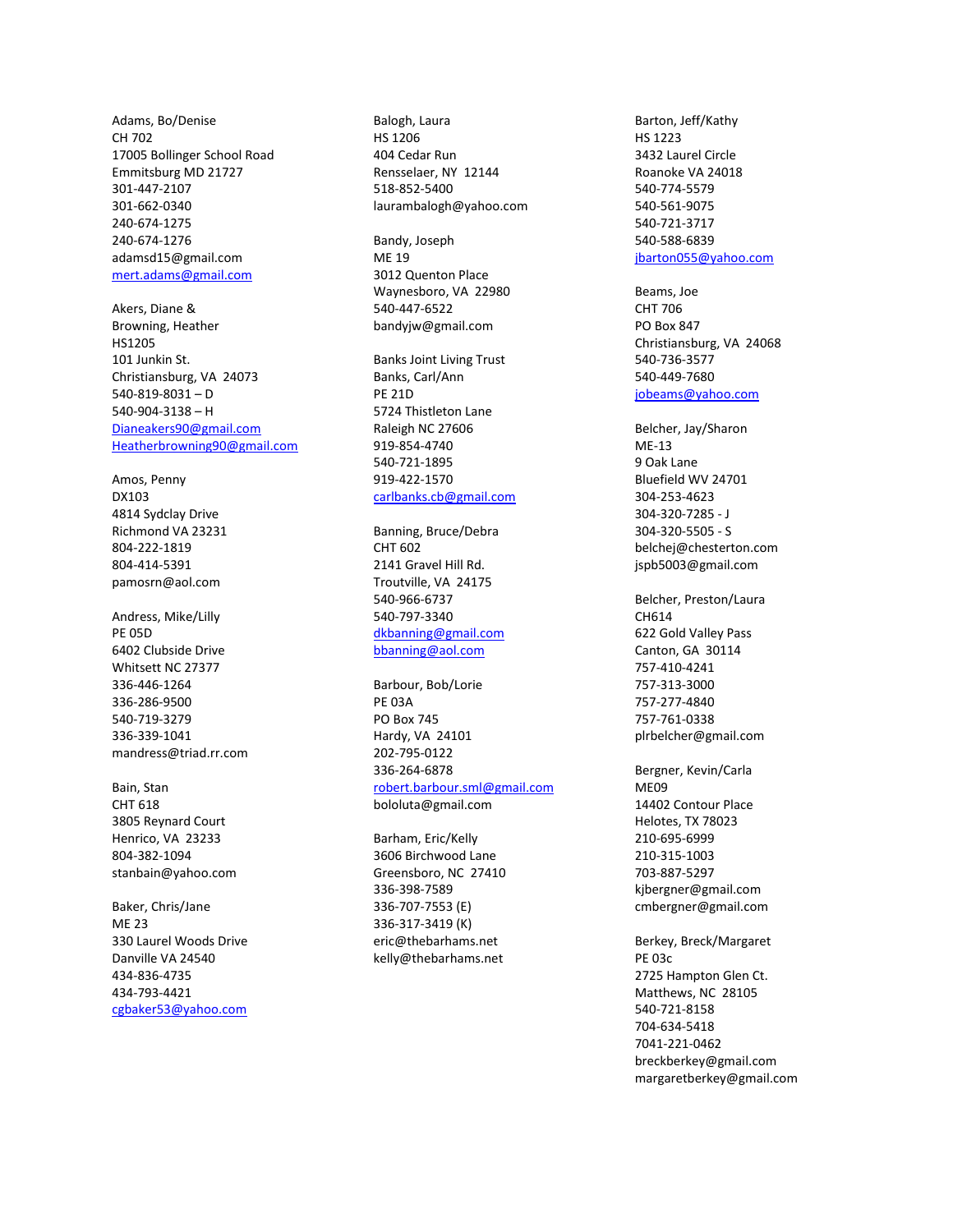Bernard, Flo PE 04B 1219 Hampton Ridge Bedford VA 24523 540-721-8214

Biggs, Howard/Debbie WO 1123 116 Harmony Lane Forest, VA 24551 503-686-1995-H 434-616-2420-D [Howardbiggs7@msn.com](mailto:Howardbiggs7@msn.com) Deutsix7@msn.com

Billhimer, Edward/Kathy DX 111 739 Three Leagues Rd. McGaheysville, VA 22840 540-578-3045 540-578-3046 [historyed@comcast.net](mailto:historyed@comcast.net) [historyed@msn.com](mailto:historyed@msn.com)

Bissey, Stanley/Jean & Todd ME 16 1434 Fallsmead Way Rockville MD 20854 301-762-2838 202-841-1433 – S 202-841-7653 – T 240-750-0438 – J stanbissey@yahoo.com jeanbissey@yahoo.com todd.bissey@compass.com

Blizzard, Joshua DX 212 16 Stonehaven Lane Blue Ridge, VA 24064 540-467-3811 Joshua blizzard@yahoo.com

Bovenizer, Brice/Ruth PE 4D 649 Tanager Drive Bluefield VA 24605 276-322-5110 276-245-6259 - B 540-808-9411 -R [bbovenizer@comcast.net](mailto:bbovenizer@comcast.net)

Bowman, Tom/Lauren HS 1216 4702 Federal Court Annandale, VA 22003 518-894-2538 570-592-3057 [Laur.ropi@gmail.com](mailto:Laur.ropi@gmail.com) Thomas.bowman17@aol.com

Boyer, Sean/Melissa SC-806 45 Sailors Cove Drive #806. Moneta, VA 24121 703-581-7256 seanboyer68@gmail.com melissaboyer72@gmail.com

Bradshaw, Dwight/Jennifer SC 812 1608 Holly Point Lane Suffolk VA 23436 757-238-3489 757-484-1444 757-377-5264 757-377-5265 j.bradshaw@charter.net [drbradshaw@charter.net](mailto:drbradshaw@charter.net)

Bragg, Wayne/Gayle Kuhfeldt, Erica DX 312 318 Woodlands Road Centerville, VA 22901 434-284-1375 434-546-3478 – E [gcbragg@comcast.net](mailto:gcbragg@comcast.net) [erikakuhfeldt5@gmail.com](mailto:erikakuhfeldt5@gmail.com)

Bray, Jack/Teri DX 106 4222 Rambling Rose Lane Rock Hill, SC 29732 803-324-1198 270-222-0066 – Jack 252-412-8558 – Teri [Jack\\_bray@hotmail.com](mailto:Jack_bray@hotmail.com)

Brown, Richard/Linda DX 307 75 Dockside Circle #307 Moneta VA 24121 540-721-9654 540-529-8486 brownrl6@aol.com

Brown, Max/Linda PE 06A 1713 Prodan Lane Virginia Beach VA 23453 757-430-6789 757-692-6789 - L lybrown@cox.net

Brown, Richard/Tina W-1106 55 Woodbridge Circle #1106 Moneta VA 24121 978-846-3687 978-846-1036 tinapt84@gmail.com rbrown8201@gmail.com

Bruner, Carol DX302 PO BOX 3043 Burlington NC 27215 336-578-4532 336-214-0715 brunercarol@bellsouth.net

Burnette, David ME 15 PO Box 1677 Bluefield WV 24701 304-327-2453 304-887-7011 [bbcpa1@frontiernet.net](mailto:bbcpa1@frontiernet.net)

Burton, Steve/Kathie WO 1101 240 Staffordshire Road Winston-Salem NC 27104 336-760-2635 336-575-6251 [steve.burton@yahoo.com](mailto:steve.burton@yahoo.com)

Bushnell, Alan/Laura SC 910 14513 Chainberry Circle Haymarket, VA 20169 703-627-9436 703-901-2225 smlbushnell@gmail.com

Campbell, Bill/Lynnette SC 809 109 Helmsdale Drive Chapel Hill NC 27517 919-408-0624 919-259-8501 wa.lh.campbell@gmail.com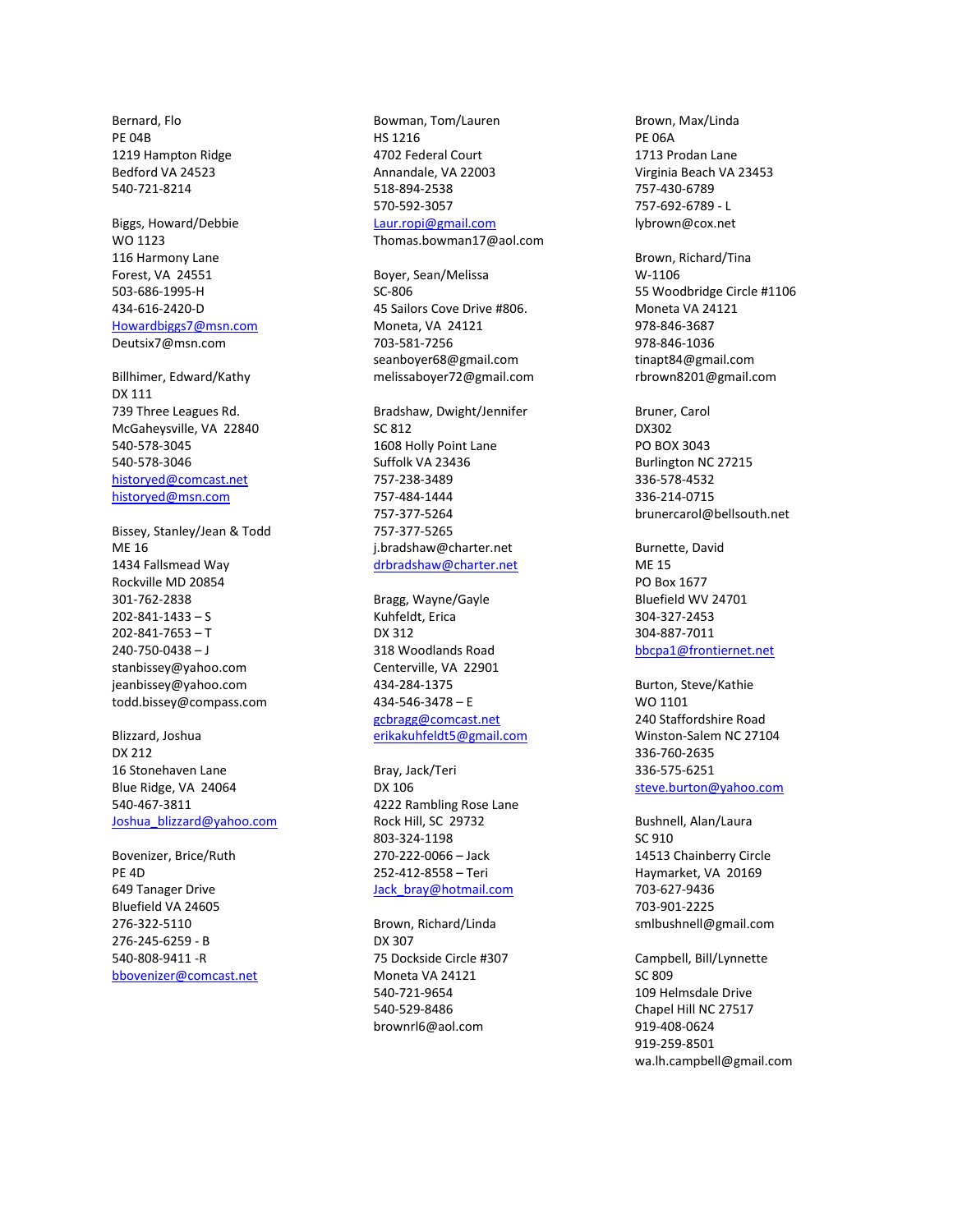Carlson, Sofi HS 1317 577 Poplar Grove Drive Princeton WV 24740 304-888-2722 304-910-3516 [scarlson2552@gmail.com](mailto:scarlson2552@gmail.com)

Cashion, Eric/Virginia PT B3 303 Spring Lake Road Forest, VA 24551 252-571-6916 252-571-1699 [ecashion@aol.com](mailto:ecashion@aol.com) [gincashion@aol.com](mailto:gincashion@aol.com)

Chitwood, Melinda CH 611, HS 1314 6231 Midsummer Lane Roanoke, VA 24018 540-520-9419 melindachitwood@yahoo.com

Clark/Gunnell, Jim/Angie/George CH 710 179 Crimson Pointe Dr. Winfield WV 25213 304-757-6818 540-721-1696 304-757-0519 (GG) jpclarkfam@aol.com

Clinage, Bob/Novalyn PE PENHS 182 Peninsula Point Drive Moneta VA 24121 540-721-8127 540-721-8127 novalyn@jetbroadband.com

Coggins, Jim/Nancy CH 708 7021 Peppercorn Court Jacksonville FL 32258 904-287-3266 540-721-9559 ahealthyfoundation@gmail.com cogginsmvi@bellsouth.net

Cohron, David/Linda HS 1219 19 Lynn Circle Stuarts Draft VA 24477 540-337-1483 540-719-1431 540-414-4237 - D 540-649-4745 - L lindaco0706@gmail.com Compton, Patricia WO 1108 245 Sherwood Forest Rd. Wytheville, VA 24382 [trishcompton31@gmail.com](mailto:trishcompton31@gmail.com) 276-920-1062

Craye, Margaret/Kirk DX 201, SC 909 1006 Wasena Ave SW Roanoke, VA 24015 540-484-3234 [margaretcraye@lifestyleandlake.com](mailto:margaretcraye@lifestyleandlake.com)

Criss, Alan PE 13D 241 Peninsula Point Dr. Moneta, VA 24121 540-314-3100 - Am 540-314-3102 – Al Crissalan6@gmail.com

Crowder, Robin/Cathy PT A-2 3009 Quenton Place Waynesboro VA 22980 540-943-3324 540-946-4600 540-476-0180 rob3cat3@gmail.com dfiske22@verizon.net

Culpepper, Cliff/Linda PE 10A 4927 Fawn Dell Road Roanoke VA 24018 540-989-6584 540-721-4618 540-580-3584 lculpepper45@gmail.com

Daconto, Mark/Renee DX 309 26 Rowland Farm Rd. Oxford, CT 06478 203-627-1942 203-414-4649 [mdaconto@gmail.com](mailto:mdaconto@gmail.com) [rdaconto65@gmail.com](mailto:rdaconto65@gmail.com) Dahl (GAE LLC), Allen P. PE 09A 2903 N. Augusta Street Staunton VA 24401 540-248-1112 540-885-5181 540-719-3316 540-849-0353 thomaspdahl@gmail.com allenpdahl@gmail.com

Davenport, Dave & Nancy SC 803 45 Sailor's Cove Dr. #803 Moneta, VA 24121 410-552-3533 410-428-9405 nancymdavenport@yahoo.com bluhippo1@comcast.net

Davenport, Kelsie DX 209 100 Dockside Dr. #209 Moneta, VA 24121 540-871-0123 davenpkr@gmail.com

Debellis, Jackie **MF 24** 207 Clubhouse Towers Drive Moneta VA 24121 540-721-8668 jackiedebellis@yahoo.com

Debusk, Chris HS 1305 11801 Park Forest Way Glen Allen, VA 23059 804-364-3648 804-516-4463 [Christopher\\_debusk@yahoo.com](mailto:Christopher_debusk@yahoo.com)

Delhommeau, Anne/Gilles PE 2D 931 Ashmeade Road Moneta, VA 24121 202-375-3142 202-255-7758 [anne@gadcorp.com](mailto:anne@gadcorp.com) [gilles@gadcorp.com](mailto:gilles@gadcorp.com)

Densmore, Douglas/Janet WO 1107 2625 Jefferson St. SW Roanoke VA 24014 540-343-8437 540-598-7694 - D 540-598-7995 [jbdensmore@cox.net](mailto:jbdensmore@cox.net) Dixon, Mark/Rebecca

CHT 712 4122 NC Hwy 65 Reidsville, NC 27320 336-613-1914 Rstinsondvm@gmail.com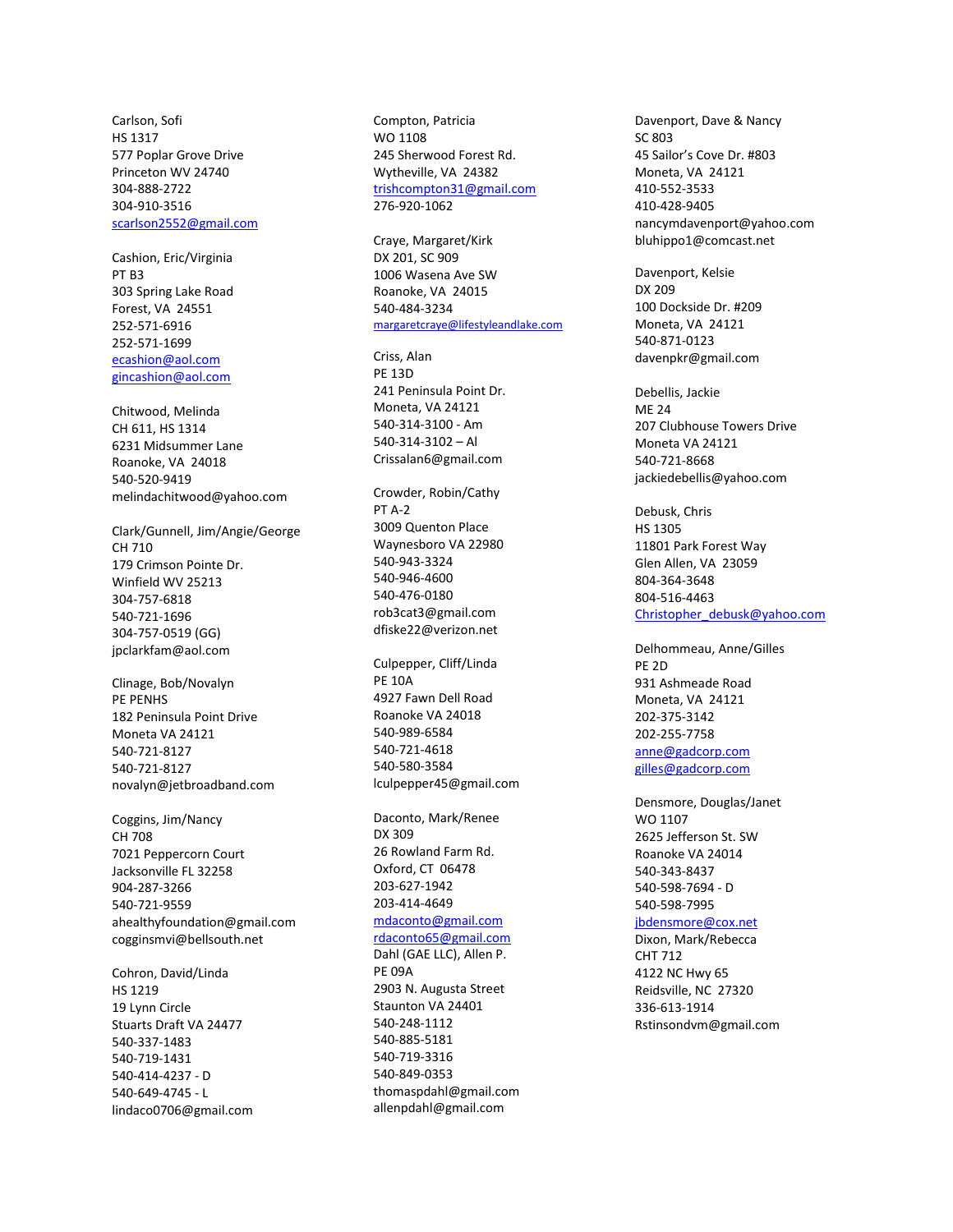Draper, Jo Lynn PE 12B 5016 Hunting Hills Square Roanoke VA 24018 540-344-2882 540-314-1865 - J jodrap@cox.net

Dudley, Bill/Quincy PE 6B 810 Kiftsgate Ct. Henrico, VA 23229 804-814-9270 – B  $804 - 317 - 3191 - Q$ billdudley2@comcast.net qfdudley@icloud.com

Dundervill, Bob/Lisa SC 906 409 Woodbridge Drive Charleston WV 25311 304-344-2566 304-346-4400 r.dundervill@retinawv.com

Dykema, William/Barbara PE CP-B 10102 Beechwood Drive Mechanicsville VA 23116 804-677-3399 804-304-1556 [badykema@gmail.com](mailto:badykema@gmail.com) wmdykema@gmail.com

Eanes, Chuck & Linda ME-12 87 Clubhouse Towers Dr. Moneta, VA 24121 540-397-4781 – C 540-397-4112 – L laoeanes@gmail.com eanes.chuck@gmail.com

Eitner, Connie MF 10 77 Clubhouse Towers Drive Moneta VA 24121 540-400-9988

Elliott, Mark/Eloise ME 07 720 Dawnridge Road Princeton WV 24740 304-920-8811 540-392-5554 eloise.elliott@mail.wvu.edu

Elsey, Linda SC905, PE 6D 96 Peninsula Point Dr. Moneta, VA 24121 434-390-8101 540-719-0923 [linelsey@gmail.com](mailto:linelsey@gmail.com)

English, Kathleen HS 1212 7171 Brewster Lane Warrenton, VA 20187 586-337-7833 [Kathleen\\_english2@yahoo.com](mailto:Kathleen_english2@yahoo.com)

Fairchild, JD/Cynthia CHT 707 25 Clubhouse Towers Dr. Unit 707 Moneta, VA 24121 434-426-1647 434-851-2721 [cyndifair@icloud.com](mailto:cyndifair@icloud.com) jd@fypllclaw.com

Faherty, Tim/Sara CHT 616 11913 Longfellow Dr. Midlothian, VA 23112 804-310-7454

Farrar, Jeff/Kristin CC 404 13000 Densmore Court Henrico, VA 23233 804-248-8498 – K 804-304-5520 –J [Kristin.farrar@gmail.com](mailto:Kristin.farrar@gmail.com) [jeff@farrarconstructionllc.com](mailto:jeff@farrarconstructionllc.com)

Ferrell, Michael PE 14B 110 Cedar Street Logan WV 25601 304-752-4192 304-752-7950 dmferrell@suddenlink.net

Flynn, Jim/Barb PT D1 14129 Warbler Way North Carmel IN 46033 317-810-9087 540-721-0137 317-650-7258 317-650-7259 bbflynn@iupui.edu ejflynn@iupui.edu

Frye, Leslie/Glenda PT<sub>R2</sub> P.O. Box 67 Clemmons NC 27012 336-766-4284 336-725-9333 540-721-5830 lesliegfrye@bellsouth.net

Fulk, Tim/Irene CHT 613 1615 Broken Island Rd. Palmyra, VA 22963 202-227-0942 434-981-2513 [timfulk@gsa.gov](mailto:timfulk@gsa.gov) [tbfulk@icloud.com](mailto:tbfulk@icloud.com)

Funt, Alex/Annemarie CC 409 1070 Perdue Dr. Chapel Hill, NC 27517 412-841-6759 – Alex 412-996-6431 – Annemarie [amfunt@gmail.com](mailto:amfunt@gmail.com) [tafunt@gmail.com](mailto:tafunt@gmail.com)

Gallagher Andy/Janet DX 105 5394 Millwood Dr. Gloucester, VA 23061 804-693-4447 757-746-4040 757-846-0291 josephgallagher1@cox.net

Garrett, Jinnie (Janetta) WO1112 65 Woodbridge Circle Moneta, VA 24121 315-525-7614 jinnie.garrett@gmail.com

Gayoso, Tony/Michelle CC403, CC406 13184 Piedmont Vista Drive Haymarket VA 20169 703-753-4879 571-383-7071 571-383-7118 sympaticoproperties@gmail.com gayoso.invent@gmail.com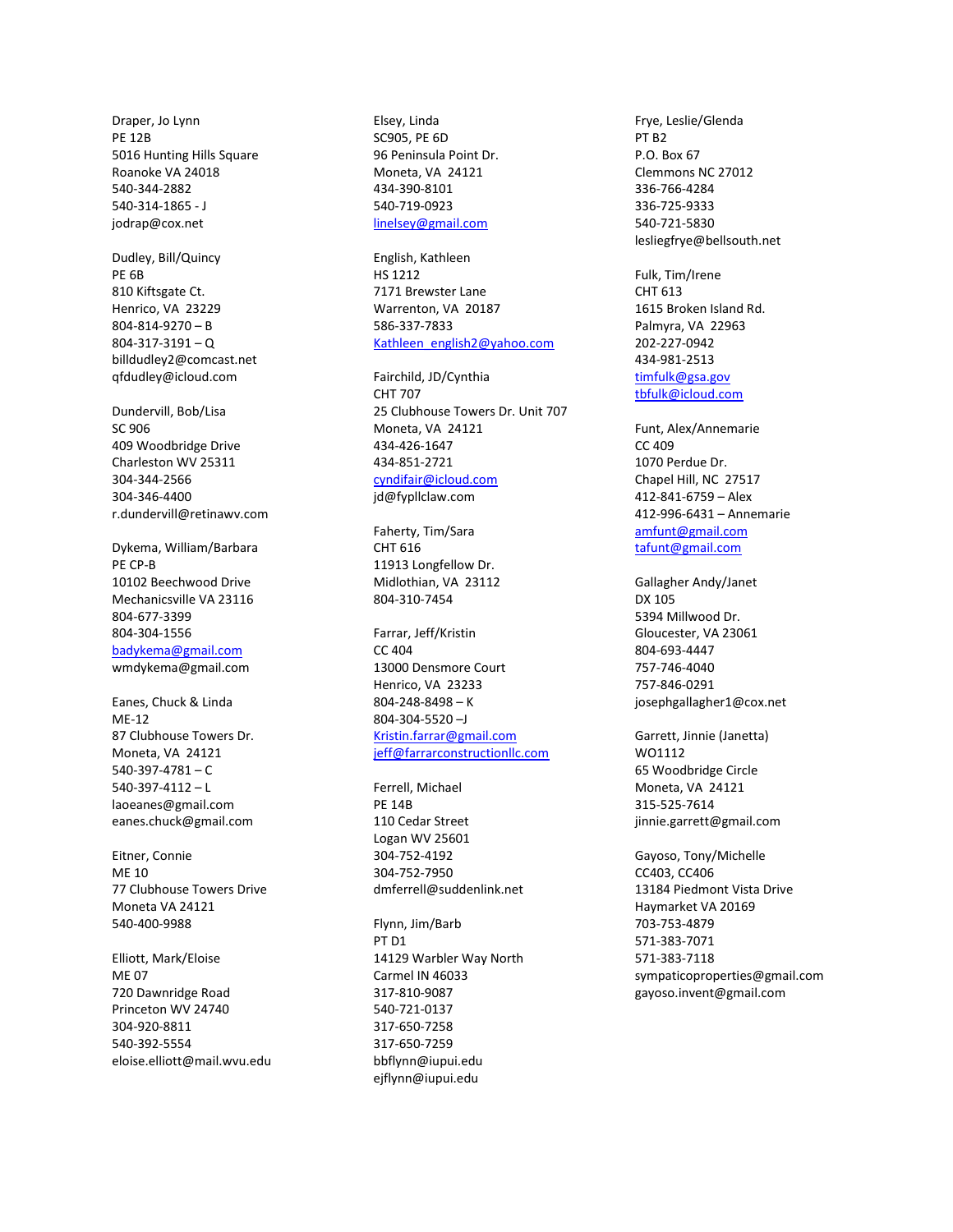Gibson, John PE 14D 610 Mountain View Ave Bluefield, WV 24701 304 -308 -1763 johnmmfgibson@gmail.com

Glaser/Reich, Richard/Ellen ME 18 229 North Church Street, 303 Charlotte NC 28202 704 -847 -0900 540 -721 -7447 704 -858 -0527 - R 704-490-1821 - E ellenjreich@gmail.com

Goble, Jim HS 1324 P.O. Box 88 Piney View WV 25906 304 -253 -6783 304 -252 -6243 304 -207 -8096 [jgoble@miningcontrols.com](mailto:jgoble@miningcontrols.com)

Gorman, Ivan/Bonnie W1119 9212 Overlea Drive Rockville MD 20850 301 -340 -1971 240 -672 -8247 301 -509 -8663 ivan@igorman.com bonnie@igorman.com

Graf, Robert PE 08C P.O. Box 234 Rocky Gap VA 24366 843 -696 -3900 800 -541 -5583 540 -721 -8888 rggraf@aol.com

Grahame, Lisa HS 1301 25 Pond View Drive West Milford NJ 7480 973 -208 -1269 980 -221 -7448 540 -721 -3144 201 -247 -0319 grahames@optonline.net Granitzski, Scott/Shelley CH 609 5360 Grandview Lane Doylestown, PA 18902 267 -226 -7952 267 -303 -7388 shelleyg2332@gmail.com sgranitz22@gmail.com

Griffin, Vivian (Idle Hour Partnership, LLP) PE 10C 7412 Spring Village Dr. #306 Springfield VA 22150 703 -569 -0292 540 -721 -8107 434 -942 -7098 - J vivianjgriffin@gmail.com

Guilfoyle, Frank & Cathy HS 1201 1930 Grandin Road Roanoke VA 24015 540 -519 -9534 540 -521 -9447 cathyhurst@cox.net fguilfoyle34@aol.com

Gwilliam, Matt/Krista DX 203 1708 Hollow Oak Ct. Blacksburg, VA 24060 540 -641 -0243 540 -578 -1537

### [Mattg08@vt.edu](mailto:Mattg08@vt.edu)

krista@linkandjones.com

Hammer/Benavente, Lynn/Michael PT C6 179 Ridgewood Road Clarksboro NJ 08020 732 -501 -4866 lrhammer@aol.com

Hardman, Ed/Dianna PTA-1 4424 Timberfield Drive Pfafftown NC 27040 336 -923 -5537 336 -817 -4210 – E 336 -817 -4256 – D ehardman@triad.rr.com Harper, Jerry/Marie PT C2 110 Cottage Lane Moneta VA 24121 540 -721 -3452 703 -508 -4015 703 -508 -1630 gwharper24@gmail.com vmharper24@gmail.com

Hartung, Kathy SC 908 1292 S. Stratford Road Winston -Salem NC 27103 336 -924 -1454 336 -896 -1000 336 -785 -5596 khartung@theresource.com thomaslhartung@gmail.com

Haynes, Margaret PE 21A 27 Peninsula Point Dr. Moneta, VA 24121 321 -327 -4348 [whitehouseinn@frontier.net](mailto:whitehouseinn@frontier.net)

Hensley/Comer, Stephen/Theresa CHT 610 19265 Huckleberry Road Elkton, VA 22827 540 -908 -0622 [Schensley22@gmail.com](mailto:Schensley22@gmail.com) [Theresa.comer7@gmail.com](mailto:Theresa.comer7@gmail.com)

Hermansdorfer, Sally PE 06C c/o David Griffith PO BOX 1360 Ashland KY 4110 5 606 -324 -4968 540 -721 -6267 Shermansdorfer@roadrunner.com

Herr, David/Sherry WO 1124 304 Burnley Drive Staunton VA 24401 540 -885 -5079 540 -568 -6780 540 -255 -5990 herrde@JMU.edu sherry.hall.herr@gmail.com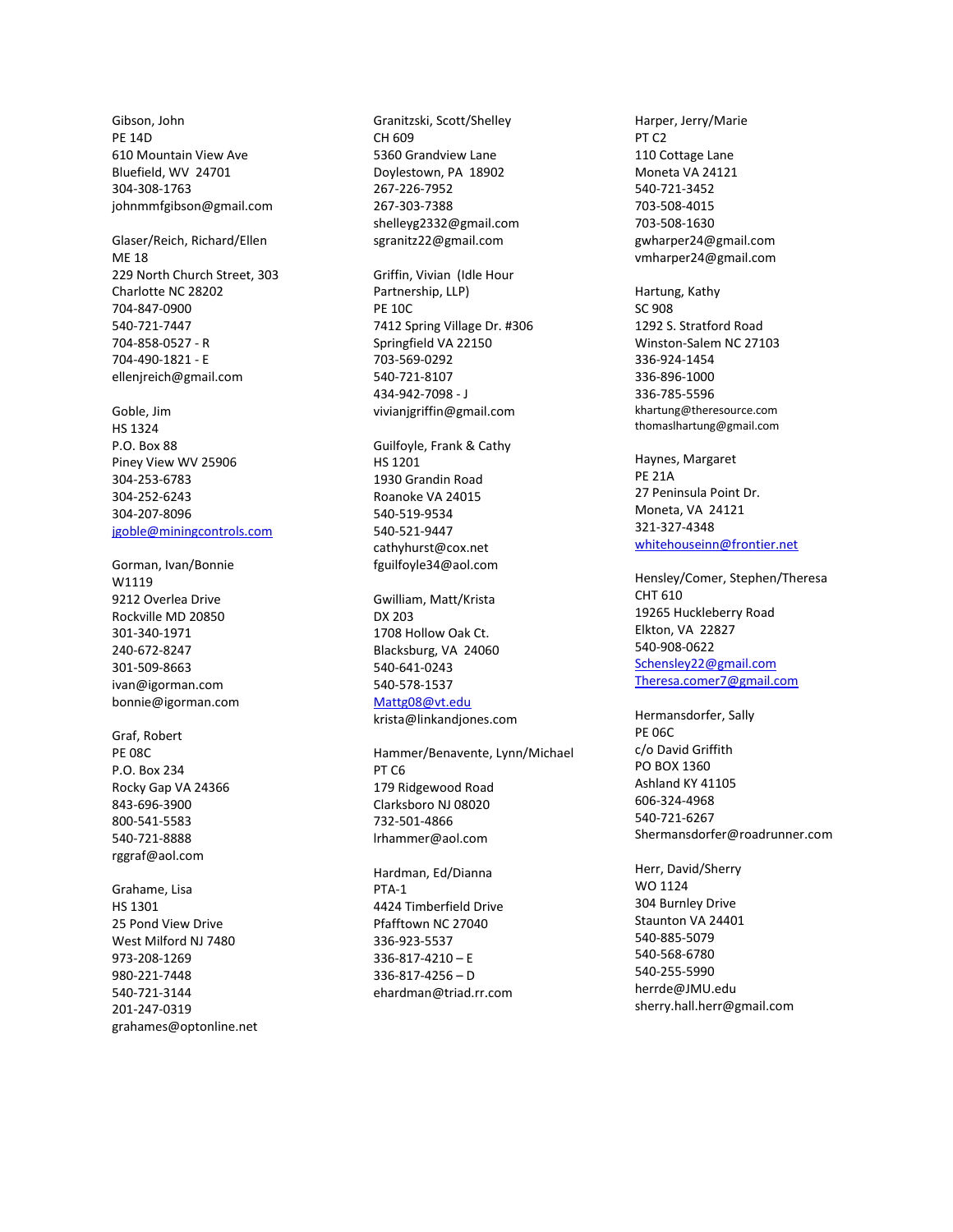Herring, Burke/Laura ME 8 701 Tuscarora Drive Danville, VA 24540 434-836-9228 434-250-8165 434-251-7101

#### [burkeherring30@gmail.com](mailto:burkeherring30@gmail.com)

gherring@chatmosscable.com

Hertzberg, Larry DX 104 3405 Barron Berkeley Way Raleigh NC 27612 919-783-0616 434-927-5810 919-210-3473 larryhertz@aol.com

Hill, Roger/Jones, Terry PE 03D 244 Hollin Way Winston-Salem NC 27104 336-765-2842 540-721-8538 crogerhill@aol.com

Hiner, Tracy/Shawna DX 311 1775 Burnsville Rd. Williamsville, VA 24487 540-396-4765 540-255-8041 540-430-5462 [thiner@marybaldwin.edu](mailto:thiner@marybaldwin.edu)

Hmiel, Steve/Marti CH 605 3736 Deerfield Street High Point NC 27265 336-889-5672 540-721-1301 336-601-8590 336-430-8481 shmiel@triad.rr.com

Holcomb, Sheryl/Steve PE-5C 2536 Allie Nicole Circle, Apt 208 Virginia Beach, VA 23456 757-729-1016 757-729-3978 steve@switzerlandair.hrcoxmail.com Holdren, Dennis/Kim CHT 601 49 Pippin St. Roanoke, VA 24019 540-769-9298 540-769-9223 [dennisholdren@aol.com](mailto:dennisholdren@aol.com) [kimholdrenfamily@aol.com](mailto:kimholdrenfamily@aol.com)

Holland, Becky CH-607 PO BOX 155 Ararat, VA 24053 276-251-5463 336-325-8761 hollandbecky@embarqmail.com

Hopkins, Beverly PE 05A 114 Bennington Drive Lynchburg VA 24503 434-384-1256 434-660-8143 bevhopkins@aol.com

Hosseinian, Banafsheh Sahebjam,Farhad ME 5 3203 Allendale St. SW Roanoke, VA 24014 858-245-5997 bhosseinian@gmail.com

Hubbell, John/Christina PE-21B (25) 177 Heather Glen Road Sterling VA 20165 703-606-6918 jthub620@gmail.com

Hunter, Eddie/Amy PE 14A 197 Penisula Point Dr. Moneta, VA 24121 540-345-7625 540-761-9009 hunter40.ah@cox.net

Huntley SML Property Trust ME 22 5212 Scotts Ford Road Mt Crawford VA 22841 540-246-8505 katie.h.mcconnel@gmail.com Ingram, Gary/Pam SC-903 410 Meade Drive SW Leesburg VA 20175 703-443-6699 703-608-4030 - G 703-909-0755 - P 4ingrams@gmail.com

Jedrey, Paul/Tracy HS 1307 3602 New Holland Dr. Wilmington, NC 28412 910-262-2381 910-619-8745 [tjedrey@graycoprop.com](mailto:tjedrey@graycoprop.com) [paul.jedrey@gmail.com](mailto:paul.jedrey@gmail.com)

Johnson, Mark/Mary CC 407 36876 Leith Lane Middleburg VA 22117 540-687-8419 703-591-3304

Johnson, David/Becky PE 01B 3128 Sutton Place Burlington NC 27215 336-584-2688 336-584-6716 540-721-6007 336-512-8987 drj3128@gmail.com

Johnson, Rich/Christy PE11A 8322 Cardington Drive Roanoke VA 24019 540-613-1155 540-580-5599 540-580-6774 [md4eyes2020@gmail.com](mailto:md4eyes2020@gmail.com) [cmj4him@gmail.com](mailto:cmj4him@gmail.com)

Johnson/Watford, Van/Bev ME 01 3585 Deer Run Road Blacksburg VA 24060 540-951-4980 540-721-4306 540-797-6972 - V 540-797-6973 - B deuce@vt.edu van@swva.net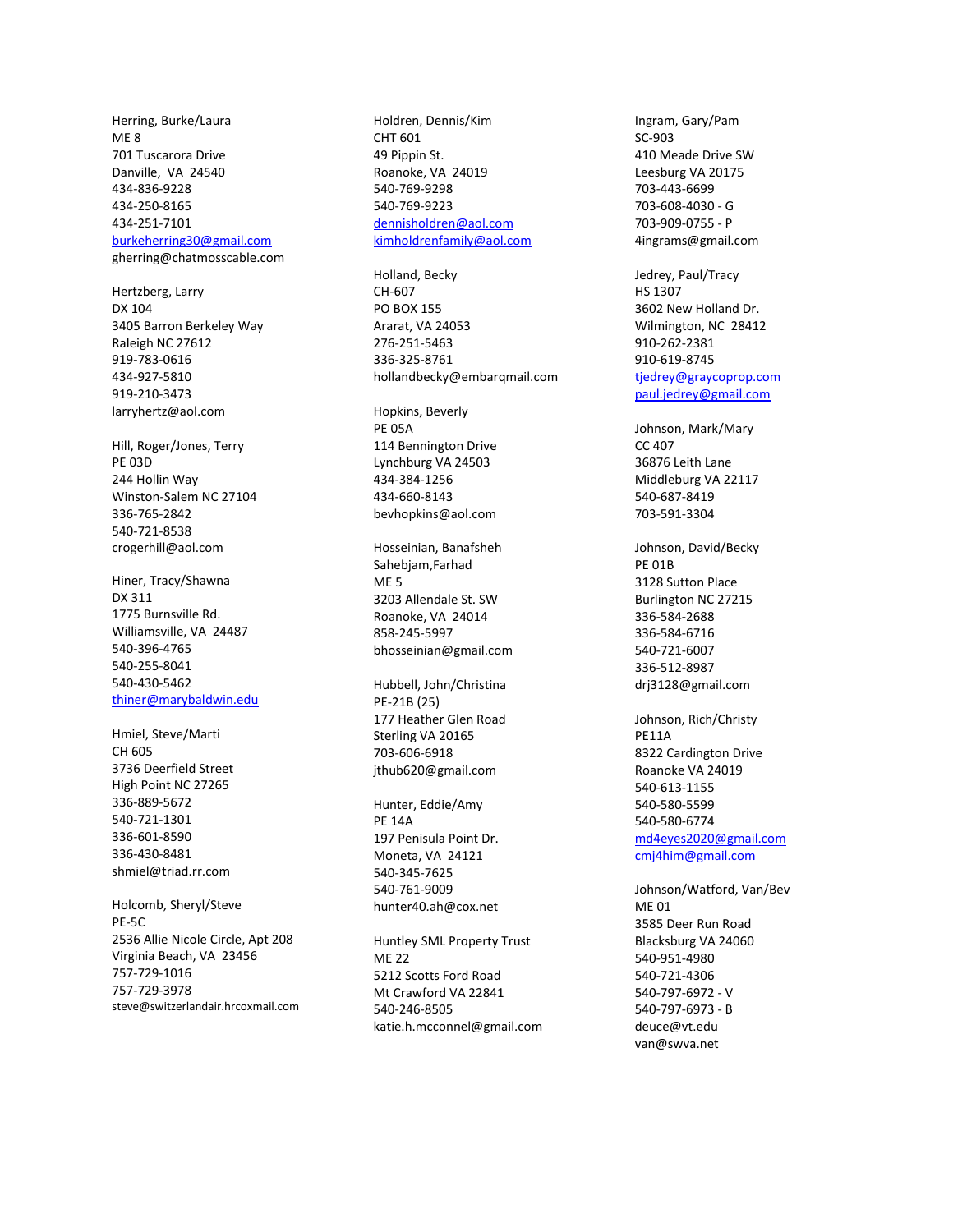Kanode, Greg/Gena CH 701 7098 Southerland Circle Salem VA 24153 540-380-3487 genakanode@yahoo.com

Kelley, Sandra/Scott PE 2A 8712 Westwood Dr. Vienna, VA 22182 sandykelley1@gmail.com 703-200-1931 703-862-2271

Kerr, Avery H1321 PO BOX 772 Hardy VA 24101 540-597-9248 akflory@aol.com

Kindig, Ashley/Lori CHT 709 97 Hickory Ridge Lane Fishersville, VA 22939 540-241-1315 – L 540-836-3587 – A [Lori.kindig@nestrealty.com](mailto:Lori.kindig@nestrealty.com) [agkindig@sentara.com](mailto:agkindig@sentara.com)

King, Earl/Elaine CC 412 9129 Avocet Ct. Chesterfield, VA 23838 804-796-5672 804-801-6644 804-512-2529 kingqds@yahoo.com

Kingan, June PE 11C 234 Peninsula Point Drive Moneta VA 24121 540-721-4656 540-314-3128 - J 610-408-9253 - Kent lakemmpp1@gmail.com

Kingan, Richard PE 13A 425 Wildlife Gln Bradenton, FL 34209 941-302-0796 540-719-1633 [rkingan@theborder.com](mailto:rkingan@theborder.com) apr26th@aol.com

Kleintop, Wayne/Wendy CC 410, WO 1103 1023 Pear Road Walnutport PA 18088 610-767-4146 610-767-7773 610-704-9397 -Wa 610-393-3303 -We wendykleintop@hotmail.com Knox, David/Sandy PT B1 4529 Briarton Drive Chantilly VA 20151 703-802-0998 703-364-2187 571-212-9697 - S sandygknox@yahoo.com Koonce, Neil/Gayle PE CP-A 1047 Ashmeade Rd. Moneta, VA 24121 540-721-3295 336-339-1239 336-580-3247 gaylekoonce@gmail.com Korbet, Cathryn PT C3 14808 Windrift Court Centreville, VA 20120 703-201-2041 ckorbet@verizon.net Laaveg, Paul/Nancy SC 810 PO Box 131 Moneta, VA 24121 571-224-5488 571-999-9102 paullaaveg@comcast.net Lacey, Justin HS 1221, HS1222 1083 Running Cedar Circle Forest, VA 24551 434-546-0815 jlacey1126@aol.com Laferriere/Bost, Mark/Julie  $CC$  408 40 Windrift Court Gibsonville, NC 27249

336-847-0748 -M 336-847-0749 -J [mlaferriere@smith-leonard.com](mailto:mlaferriere@smith-leonard.com) [juliebost@rocketmail.com](mailto:juliebost@rocketmail.com)

Landsidle, Bill/Susan  $PT C-A$ 8907 Brennan Road Richmond VA 23229 804-741-0507 804-200-2533 804-334-9977 bill.landsidle@comcast.net susanlandsidle@comcast.net

Lane, William/Diane WO-1102 10901 Fitzwilliam St. Raleigh, NC 27614 919-848-9685 919-264-5822 Lanebillnc@gmail.com

Lauer, Dr., Bernard/Andrea PE CP-C 3214 Eastern Blvd. York PA 17402 717-757-3961 717-755-1233 540-721-2304 707-495-1243 -A andrealauer@thelauerfamily.net

Laughlin, Kathy HS 1313 507 Quail Roost Drive Forest VA 24551 434-525-9118 434-660-1136 forest1943@yahoo.com

Leitao, Stephanie/Ada, WO 1116 309 Early Drive Berryville, VA 22611 571-278-8745 [stephanienleitao@gmail.com](mailto:stephanienleitao@gmail.com)

LeMaster, Mike/Marcia PT D2 97 Peninsula Point Dr. #D2 Moneta, VA 24121 434-610-3241 -Mike 540-875-8047 -Marcia [marcialemaster@aol.com](mailto:marcialemaster@aol.com) [mlemaster50@gmail.com](mailto:mlemaster50@gmail.com)

Lester, Bill/Frances HS 1304 118 Merrywood Drive Forest VA 24551 434-525-2916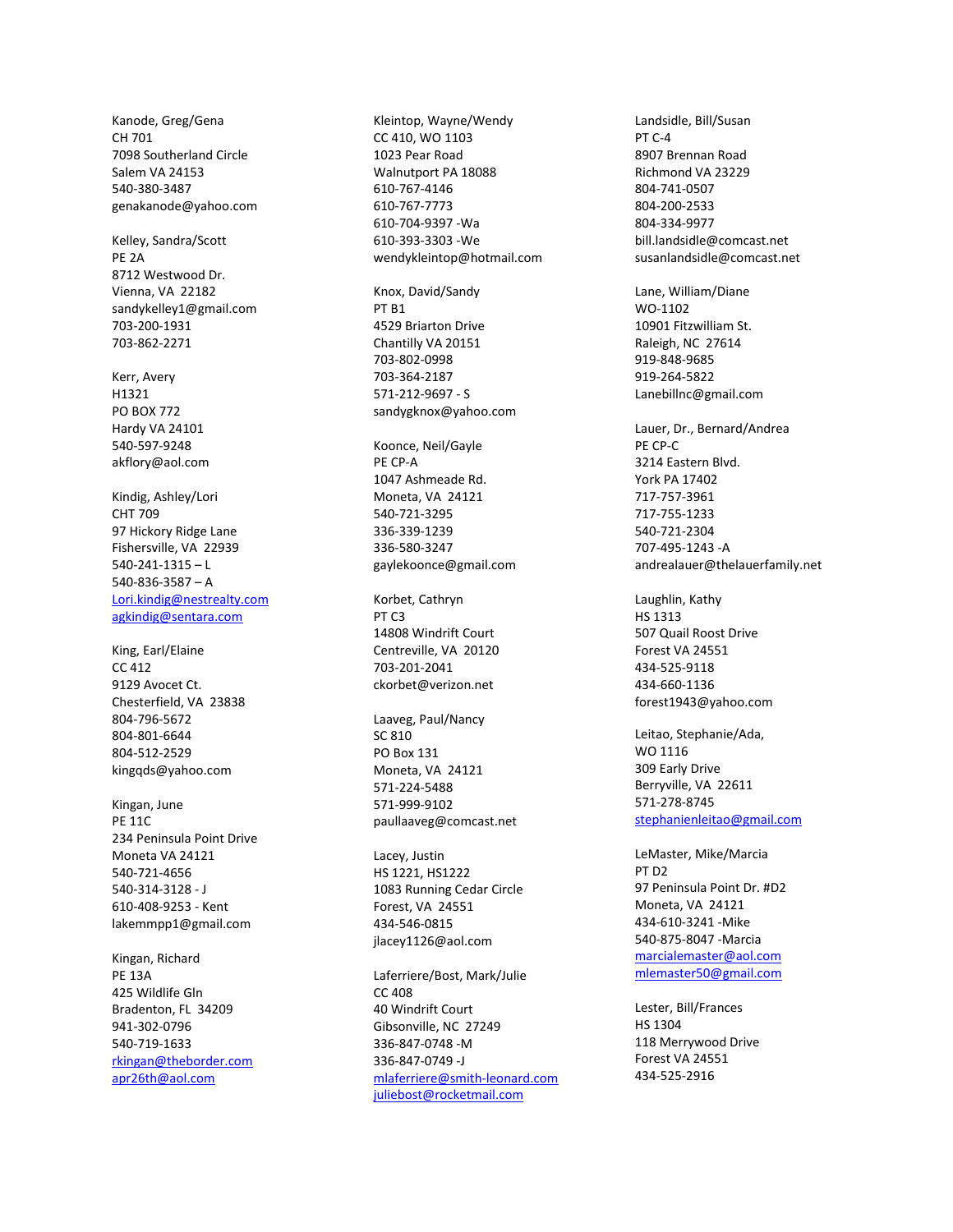Levin, John/Mary Jean HS 1320 204 S. Jefferson St. #8 Roanoke VA 24011 540-344-3605 540-797-9439 540-588-5132 MJ levinroanoke@cox.net

Lineweaver, Price/Sandy PE 01C 23 Tamela Court Harrisonburg VA 22801 540-434-7605 540-434-1301 540-721-2399 540-246-1321 cpcuagent@msn.com

Lingner, Mike/Beth WO 1113 13104 Elmleaf Ct. Raleigh, NC 27614 919-395-2142 919-632-2224 919-395-2142 mikelingner@gmail.com laurenlingner@gmail.com

Lipes/Gertz, William/Genelle HS 1224 221 Butler Lane Rocky Mount, VA 24151 540-580-6718 – W 540-784-9426 – G [tobbill@yahoo.com](mailto:tobbill@yahoo.com) [gertzg9426@gmail.com](mailto:gertzg9426@gmail.com)

Liscio, Henry/Louise HS 1210 12704 Crimson Court Henrico, VA 23233 804-334-4964 [hliscio@hlcrva.com](mailto:hliscio@hlcrva.com) [cullatherl@yahoo.com](mailto:cullatherl@yahoo.com)

Logan/Kennett, Charlie/Claire ME 14 2843 S. Jefferson Street Roanoke VA 24014 540-345-6336 540-871-8799 -Ch 540-312-6336 - Cl clairekennett@cox.net [clogan765@hotmail.com](mailto:clogan765@hotmail.com)

Lovewell, David DX 108 6114B Woodville Road Mount Airy MD 21771 301-829-9521 410-428-8194 - B 410-852-5371 - D [davidclovewell@gmail.com](mailto:davidclovewell@gmail.com)

Lucy, Barrett/Melissa DX 305 1759 Matthew Talbot Road Forest VA 24551 434-528-3400 434-841-5187 434-444-4450 blucy@freemandunn.com melissa.lucy@horizon.bh.org

Lupo, Kyle/Cindy WO 1120 85 Woodbridge Circle #1120 Moneta, VA 24121 336-402-5588 [cindylupo@icloud.com](mailto:cindylupo@icloud.com) lup5@ao.com

MacDonald, Kristie/Deborah ME 2 450 Holyfield Lane Moneta, VA 24121 310-766-2682-K 909-706-2361-D [KristieL4u@yahoo.com](mailto:KristieL4u@yahoo.com) [Dsmac19@gmail.com](mailto:Dsmac19@gmail.com)

SML Investment LLC c/o Macher, Beth CHT 701 1900 S Clearing Road Salem, VA 24153 540-397-3078 540-345-1422 [bethmacher@yahoo.com](mailto:bethmacher@yahoo.com)

Maciag, Tom/Patti PE CP-D 6621 Wakehurst Rd. Charlotte NC 28226 540-719-0888 980-406-9510-T 980-406-9530-P patriciamaciag@aol.com thomasamaciag@aol.com Manhoff, Marshall/Mevle PE 11B 3408 Waples Glen Court Oakton VA 22124 703-620-0720 703-483-5749 703-946-2248 manhoffm@me.com manhoff@me.com

Manning, Bill/Mary PT A1 311 Trotters Field Way Simpsonville, SC 29681 276-638-5221 276-656-3538 276-732-9094 bilandmar@comcast.net

Martin, Thomas/Jennie HS 1214 1541 Homeplace Rd. Bedford VA 24523 540-875-9601 pennjamin@verizon.net

Mattox, Sue PE 12F 1432 Weyers Cave Road Weyers Cave VA 24486 540-234-9612 540-721-6682 540-421-4737-S vrasuemattox@gmail.com

Maxymiv, Karen SC 802 1990 River Inn Lane Charlottesville, VA 22901 540-989-7218 540-772-3520 540-721-4905 maxymiv@excite.com

Mayer, Donad/Sandy 40 Modena Island Dr. Savanah, GA 31411 912-220-1859 dlmtwo@bellsouth.net

McCann, Mary SC 807 718 Lake Vista Drive Forest VA 24551 434-401-4226 maryemccann@gmail.com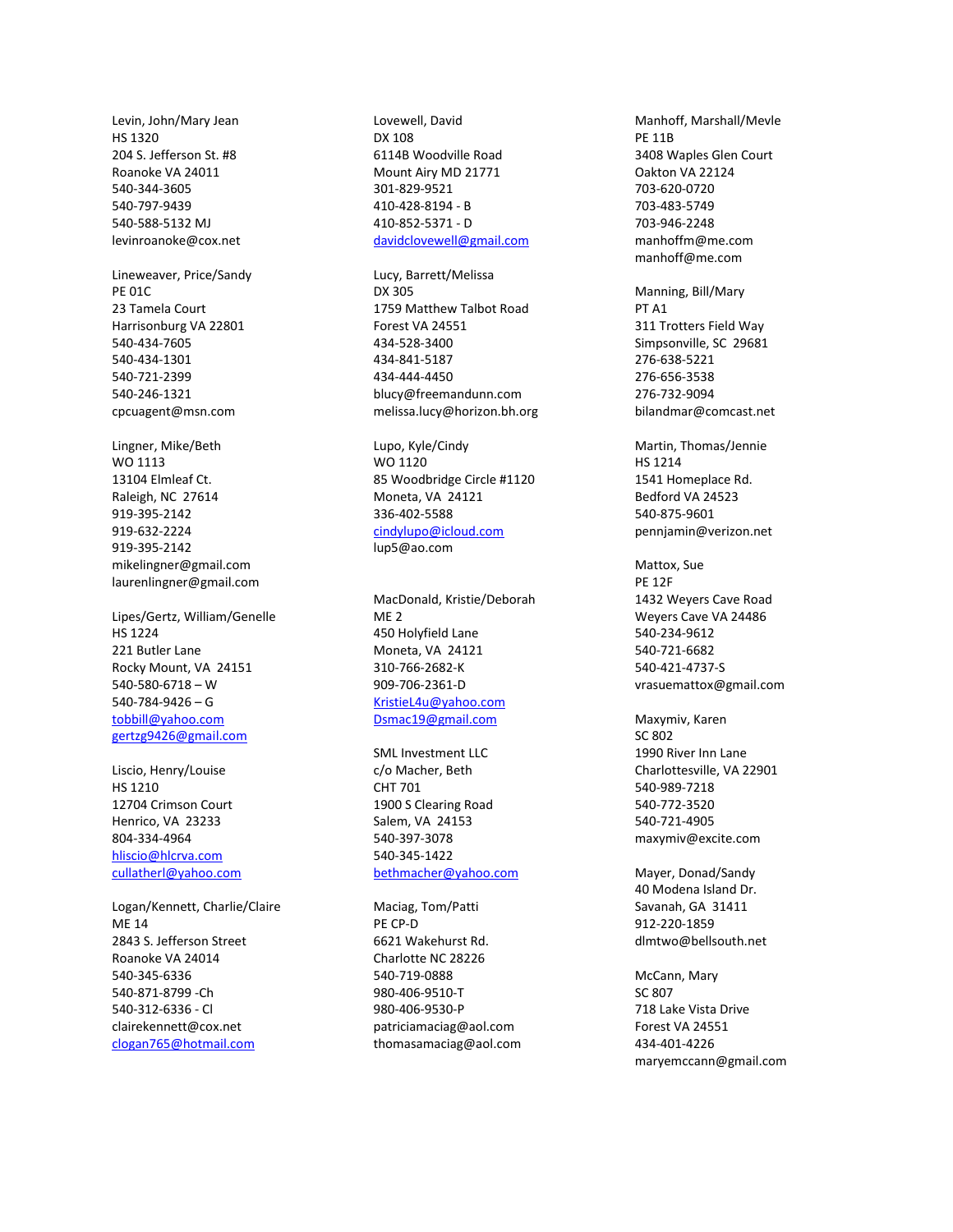McCausland, LLC SC 811 204 Frances Horner Lane Lynchburg VA 24503 434-384-9543 434-401-2840- M 434-944-4062 - C mgmc99@aol.com

McClure, Debbie CC 401 4235 Millcrest Court Roanoke VA 24018 540-989-0214 540-580-2526 debbie@starbucksales.com

McCrary, Mac/Ingrid PE 04C 4001 Peakland Place Lynchburg VA 24503 434-384-7091 540-721-5603 434-660-6667 434-660-1360 maxneuro@aol.com

McDowell, Mick/Sharon WO 1111 40995 Misty Vale Circle Aldie, VA 20105 703-599-1175 – M 703-597-8364 – S [mickmcdowell@verizon.net](mailto:mickmcdowell@verizon.net) [mcdowellsm@verizon.net](mailto:mcdowellsm@verizon.net)

McFaden/Johnson, Judy/Morris DX 102 725 Ashmeade Road #102 Moneta VA 24121 540-721-1833 540-721-8251 540-355-2062 judymc@jetbroadband.com

McGee, Sam/Nancy WO 1118 515 Lausanne Drive Greensboro NC 27410 336-294-7178 843-997-8507 mcgeesam@bellsouth.net

McGhee, Leon/Ginger DX 207/ DX 204 P.O. Box 667 Vinton VA 24179 540-343-5718 540-815-2938 - L 540-314-0912 - G [gmcghee@cox.net](mailto:gmcghee@cox.net)

McGibbon, Armand/Amanda DX 206 1620 Langhorne Rd. Lynchburg, VA 24503 718-679-6642 434-473-5642 [amandacmcgibbon@gmail.com](mailto:amandacmcgibbon@gmail.com)

McGrath, Bill/Vicki CC 411 12787 BWT Hwy Suite 104 PMB 123247 Hardy, VA 24101 703-378-0961 smileyvvtm5@yahoo.com

McLeod, J./Kathy PE 07B 418 First Street Roanoke VA 24011 540-759-0455 - K jmcleod@mcleodenterprisesllp.com

McMahon, Doug/Pat SC 805 1212 Earle Ave. Millville NJ 8332 856-327-1974 856-305-6197 - D 609-364-9186 - P patzld@aol.com damcrun@aol.com

McMahon, Dave/Yvonne PE 07D 126 Peninsula Point Drive Moneta, VA 24121 540-721-5431 434-609-4600 434-609-4700 yvonnemcmahon@verizon.net dave@gmail.com

McNulty, Mike/Barbara PE-2C 7608 Justin Place Chapel Hill NC 27514 919-413-4753-M 919-414-6811-B mcnultymichaelj@gmail.com barbmcnulty@gmail.com

Meicke, Bill/Kathy CH 711 2924 Plantation Lane Waynesboro, VA 2980 540-942-8048 540-470-0588 meickewc@cfw.com

Meriwether, Edward/Beth PT B3 5858 Salsibury Dr. Roanoke, VA 24018 540-772-4505 540-892-9448 540-322-9212 [edwardme@yahoo.com](mailto:edwardme@yahoo.com) [bethmeri@yahoo.com](mailto:bethmeri@yahoo.com)

Middlemiss, Sandra SC 808 3 Radcliffe Road Yardley PA 19067 215-295-9582 540-721-3747 215-817-4940 sandra.middlemiss@gmail.com

Mihalski, Claire HS 1315 1208 Bixham Lane Charlottesville VA 22901 434-202-2700 434-228-3728 [cmihalski@yahoo.com](mailto:cmihalski@yahoo.com)

Miller, Michael ME-45 2534 Rambling Court Vienna, VA 22181 [michaelbmiller@me.com](mailto:michaelbmiller@me.com)

Moffitt, Scott/Kristen CHT 606 1552 York Place Burlington, NC 27215 336-675-4905 336-255-6860 [Smoff91472@aol.com](mailto:Smoff91472@aol.com) [Kristen.s.moffitt@gmail.com](mailto:Kristen.s.moffitt@gmail.com)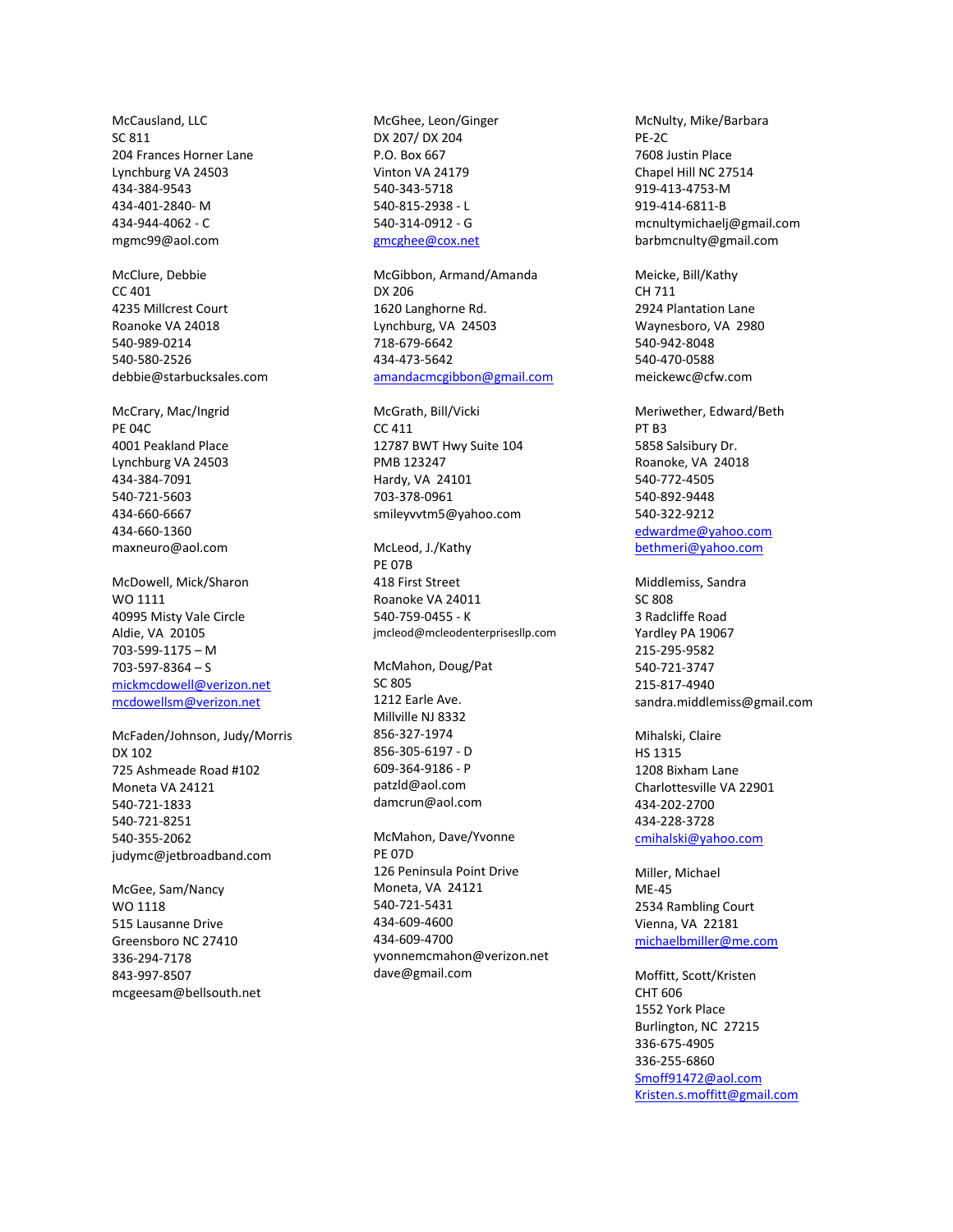Moseley, John/Donna PE 03B 6114 Union Village Court Clifton VA 20124 703-449-8156 571-455-6128 703-623-5294 - D donnamoseley@aol.com jmoseley@aol.com

Mulcahy, Leo/Heidi PE 8A 400 Piney Ridge Road Covington VA 24426 540-862-3021 540-968-2257 – L 540-968-1446 – H leo.mulcahy@gmail.com hidmulcahy@gmail.com

Mumpower, Roger HS 1309 PO BOX 878 Hardy VA 24101 540-798-4889 [rxjetski@yahoo.com](mailto:rxjetski@yahoo.com)

Nester, Martin/Jenua WO 1110 4206 E. Pine St. Mt. Aire, NC 27030 336-786-5414 336-577-7451 336-756-9704 [Martinwadenester@gmail.com](mailto:Martinwadenester@gmail.com) [Jenuasnester@gmail.com](mailto:Jenuasnester@gmail.com)

Newlin, Barbara  $SC$  801 2342 Wrens Nest Road North Chesterfield VA 23235 804-272-5162 804-432-4992 barbara.newlin@verizon.net

Oakey, Mitzi HS 1208 3211 Oak Ridge Road SW Roanoke VA 24018 540-772-0961 540-765-7811 beatlessgo@aol.com

O'Brien Trust HS 1218 Attn: Tim O'Brien 5220 Willane Road Glen Allen VA 20359 434-384-1112 540-721-8848 lauraobrienpr@gmail.com

O'Hare, Stevie DX 210, 211 16 Independence Court Greensboro NC 27408 336-706-2800 - S stevie\_ohare@yahoo.com

Oliver, Jim/Connie CC 402 304 Woodbrook Drive Covington VA 24426 540-965-5771 540-965-5681 540-691-8892 jimconva@aol.com

Oosterhuis, Martin Stevens, Ann CHT 608 2006 Broken Oak Dr. Blacksburg, VA 24060 540-961-1338 540-577-8546 540-230-2898 [Marebde@gmail.com](mailto:Marebde@gmail.com) [Marebde.ams@gmail.com](mailto:Marebde.ams@gmail.com)

Opie, Tricia PE 02B 848 Carnoustie Drive Venice FL 34293 540-255-6489 540-721-6229 patriciaopie211@comcast.net

Parker, Jr., Brian/Charlie HS 1217 3145 Penn Forest Blvd. Roanoke VA 24018 540-761-0690 Bparker229@gmail.com

Patterson, William/Cheryl WO 1114 716 Kilburn Rd. Wilmington, DE 19803 302-479-9312 302-593-2917 302-553-5804 [cacpatters@comcast.net](mailto:cacpatters@comcast.net) [wbpattersonjr@gmail.com](mailto:wbpattersonjr@gmail.com)

Pawlowski, Michael HS 1203 225 Haddon Ave, #1504 Haddon Township, NJ 08108 [mike.pawlowski1@gmail.com](mailto:mike.pawlowski1@gmail.com) 856-341-3083

Payne/Bastian, Steve/Holly HS 1303 8027 Iliff Drive Dunn Loring VA 22027 703-698-1946 202-828-9299 540-721-5889 571-277-5262 - S 571-216-3493 - H paynesteven@msn.com

Pearson, Ken/Sherry PE 12A 270 Peninsula Point Drive Moneta VA 24121 540-983-0233 540-721-3155 540-797-2286 - S kpnumberone@verizon.net

Pendleton, Mark/Betty SC 901 PO Box 1000 Lawsonville NC 27022 336-416-2305 - M 336-416-7626 [bap593@triad.rr.com](mailto:bap593@triad.rr.com)

Peraldo, Jeff/Michele CHT 617 6203 Moores Creek Dr. Summerfield, NC 27358 336-202-7808 – J 336-944-3947 – M [jeff@greensborolawcenter.com](mailto:jeff@greensborolawcenter.com) [evemichele2020@gmail.com](mailto:evemichele2020@gmail.com)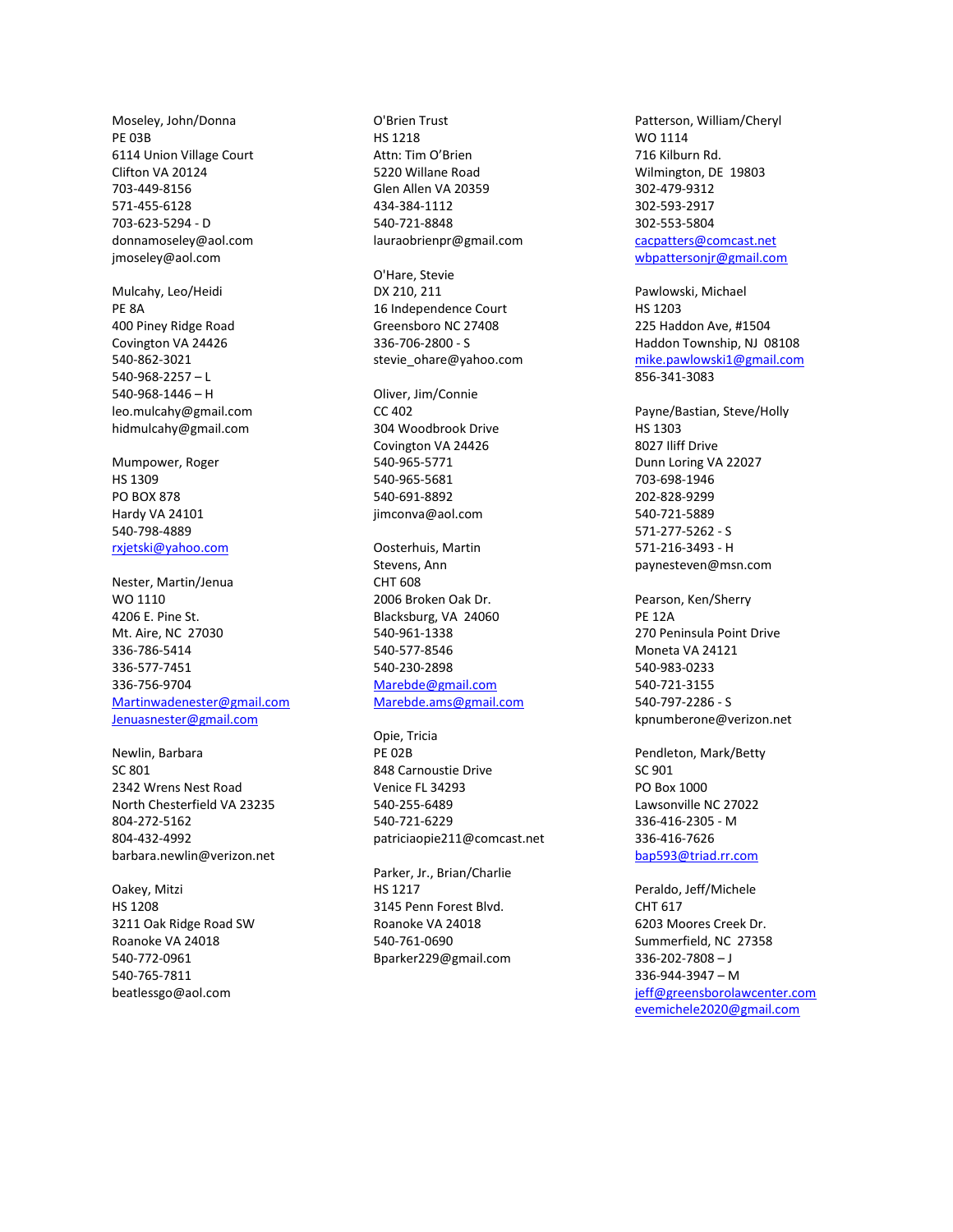Perry, David/Julie PE 09D 3287 Allendale Street Roanoke VA 24014 540-342-2925 540-983-9388 540-314-9817 - J 540-777-3455 - D perry3287@yahoo.com

Perry, Jeff/Linda PE 5B 6411 Fairway Forest Dr. Roanoke, VA 24018 540-798-5821 -J 540-798-4488- L [elhowperry@yahoo.com](mailto:elhowperry@yahoo.com) [jeffrey\\_a\\_perry@hotmail.com](mailto:jeffrey_a_perry@hotmail.com)

Pitta, Rod/Bev HS 1209 8812 Life Lane Raleigh NC 27615 919-848-6093 919-606-8186 - R 919-816-7783 - B rnbpitta@gmail.com

Powers, Calvin/Louise Ocean Lake LLC PE 04A P.O. Box 12068 Roanoke VA 24022 540-344-8045 540-362-1878

Price, Ben/Sarah WO-1109 904 Derbe Lane Blacksburg, VA 24060 540-808-5345 [ben@greenvalleybuildersinc.com](mailto:ben@greenvalleybuildersinc.com) sarahprice08@gmail.com

Purcell, Susan PE 01D 440 Hickory Drive Earlysville VA 22936 540-721-7917 434-465-1916 suepur1@comcast.net Purdie, Wes/Lou PE 14C 193 Peninsula Point Drive Moneta VA 24121 540-721-6075 336-314-6842 - W 336-688-5783 - L wespurdie@gmail.com loupurdie@gmail.com

Ramsey/White, Reuben/A. Ellen DX 208 100 Dockside Circle #208 Moneta, VA 24121 434-384-6667 434-941-4410 chanceventure@aol.com

Reeser, William/Cheryl PE 7C 1920 North Fowlers Close Williamsburg, VA 23185 757-344-5669 757-870-6990 [wdreeser@gmail.com](mailto:wdreeser@gmail.com) [cheryl418@gmail.com](mailto:cheryl418@gmail.com)

Richards, Jim HS-1319 1 Connell Lane Charleston WV 25314 jazzrich1@gmail.com 304-542-8222 304-542-8222 681-319-6189

Rintye,Peggy/Gonzalez, John PT B4 4934 Long Shadow Drive Midlothian VA 23112 804-874-2979 – P 804-677-6608 - J peggy\_rintye@vaeb.uscourts.gov Jgonz5@verizon.net

Roberts, Chad/Rhonda HS 1204 2718 Lake Albemarle Rd. Charlottesville, VA 22901 336-500-2004 336-404-0963 [Osee214@gmail.com](mailto:Osee214@gmail.com)

Rogers, Dorothy CH 604 1409 Buxton Road Greensboro NC 27406 336-674-3555 336-674-5993

Ross, William/Donna CH-612 29231 Wolf Road Bay Village OH 44140 216-622-8221 Wross62@outlook.com

Rowe, David DX308 17 Trudy Drive Campbell Hall NY 10916 845-496-3328 845-662-5968 rowed@frontiernet.net

Ruff, Dennis/Jane PT B6 1100 Ruff Drive Germanton NC 27019 336-994-9750 336-462-2878 druffnc@embarqmail.com jruffnc@embarqmail.com

Rullman Rodney/Carol PE 10B 405 Mallard Lake Drive Earlysville VA 22936 434-973-2719 434-409-9326 434-825-3994 toylax@embarqmail.com carullman@gmail.com

Sabanosh, Grace WO 1105 88 Stock Lane White Post VA 22663 540-532-1277

Sawyer, Daniel/Denna DX 107 4559 Rolling Road Scottsville VA 24590 434-296-2497 434-977-1933 434-242-6624 dsawyer54@gmail.com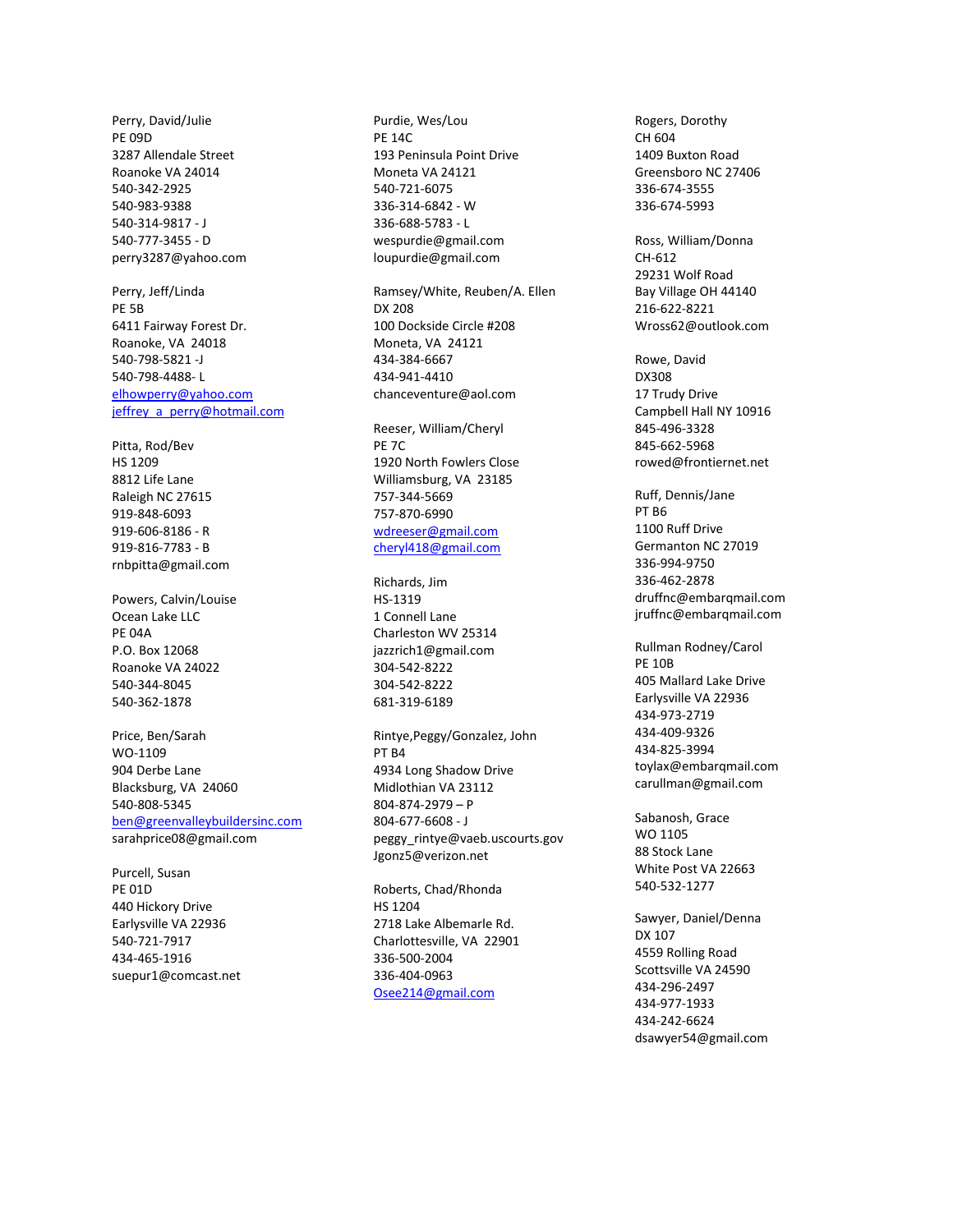Schensky, Mary Anne HS 1310 PO Box 701 Midlothian, VA 23113 804-683-3714 804-475-5767 [Ews0406@gmail.com](mailto:Ews0406@gmail.com) [Bbtl.sml@gmail.com](mailto:Bbtl.sml@gmail.com)

Serio, John/Debra H1213/H1306/DX30/DX304 1082 Running Cedar Circle Forest VA 24551 434-665-0172 434-665-0170 john41396@aol.com debserio@verizon.net

Sheedy, Tom/Joanne PT C5 95 Peninsula Point Drive C05 Moneta VA 24121 540-721-9033 540-521-0228 -J 540-521-7692-T 36jrls64@cox.net tsheedy4209@msn.com

Sheets/Hillman, Ross/Kathy DX 205 PO BOX 576 Glade Spring VA 24340 276-451-8436-R [kathrynsheets@aol.com](mailto:kathrynsheets@aol.com)

Shepard, Frank/Gaynelle HS 1308 6504 Delchester Pl. Greensboro, NC 27410 336-543-5627 [Frankshepard.fs@gmail.com](mailto:Frankshepard.fs@gmail.com)

Shields, Stuart/Patricia ME 21 416 Old Spring Road Danville VA 24540 434-250-9685 pattyshields56@yahoo.com sshields@lortobco.com

Short, David DX 101 3302 King St. Roanoke, VA 24012 540-385-1116

Sink, Randy/Kathryn ME 06 57 Clubhouse Towers Dr. Moneta, VA 24121 703-217-8035 703-517-8899 [kathsink@aol.com](mailto:kathsink@aol.com) sinkrandy@aol.com

Slaughter, Michael/Janet DX 303 6159 Cotton Hill Rd. Roanoke, VA 24018 540-989-9408 540-355-9212 (M) 540-355-9223 (J) [visa1@cox.net](mailto:visa1@cox.net)

Small, Mary CH 703/CH704 1904 Lauderdale Drive Richmond VA 23238 804-741-7246 540-721-8394 wrmsmall@aol.com

Smith, Chris/Diane CH 603 387 Portsmouth Court Burlington NC 27215 336-213-3147 – D 336-213-0454 - C ces7373@gmail.com dianesmith511@gmail.com

Smith, Clarence/Deloris WO 1122 8544 Whistling Straits Fairlawn VA 24141 540-639-0429 540-721-9540 540-320-0856 csmith@servicecontractingva.com [dsmith1234@verizon.net](mailto:dsmith1234@verizon.net)

Smith, Freda PE 11D 236 Peninsula Point Drive Moneta VA 24121 540-721-5971 540-353-4819 fredasmithva@gmail.com Smith, Kevin/Melissa ME-4 3305 Tudor Court Wilmington, NC 28409 901-218-4933-M 901-264-8588-K [Msmith03@live.com](mailto:Msmith03@live.com) kevin@pinevalleyconstruction.com

Snyder, Don/Audrey HS 1323 1115 Pepper Ridge Dr. Redding, PA 19606 484-824-0442 610-781-8353 [Dhsnyder60@gmail.com](mailto:Dhsnyder60@gmail.com) [akaysnyder@aol.com](mailto:akaysnyder@aol.com)

Snyder, Jill PT C1 2556 Flat Shoals Road Germanton NC 27019 336-408-7671 - J jill-t@rocketmail.com

Sobieski, Denise/Chris HS 1302 725 Northwind Terrace Roswell, GA 30075 770-789-5532 770-337-1351 [Denise.sobieski@yahoo.com](mailto:Denise.sobieski@yahoo.com)

Stables, Len/Dee HS 1211 6924 Maynard Road Summerfield, NC 27358 336-643-4311 336-202-4444 [lenstables@aol.com](mailto:lenstables@aol.com)

Stern, Josie & Middlekauff/Vic WO-1117 11009 Buchanan Lane Culpepper, VA 22701 540-937-8952 970-507-0286 -J 970-507-0290 – V [Josiestern4343@gmail.com](mailto:Josiestern4343@gmail.com) [Vicmiddlekauff@gmail.com](mailto:Vicmiddlekauff@gmail.com)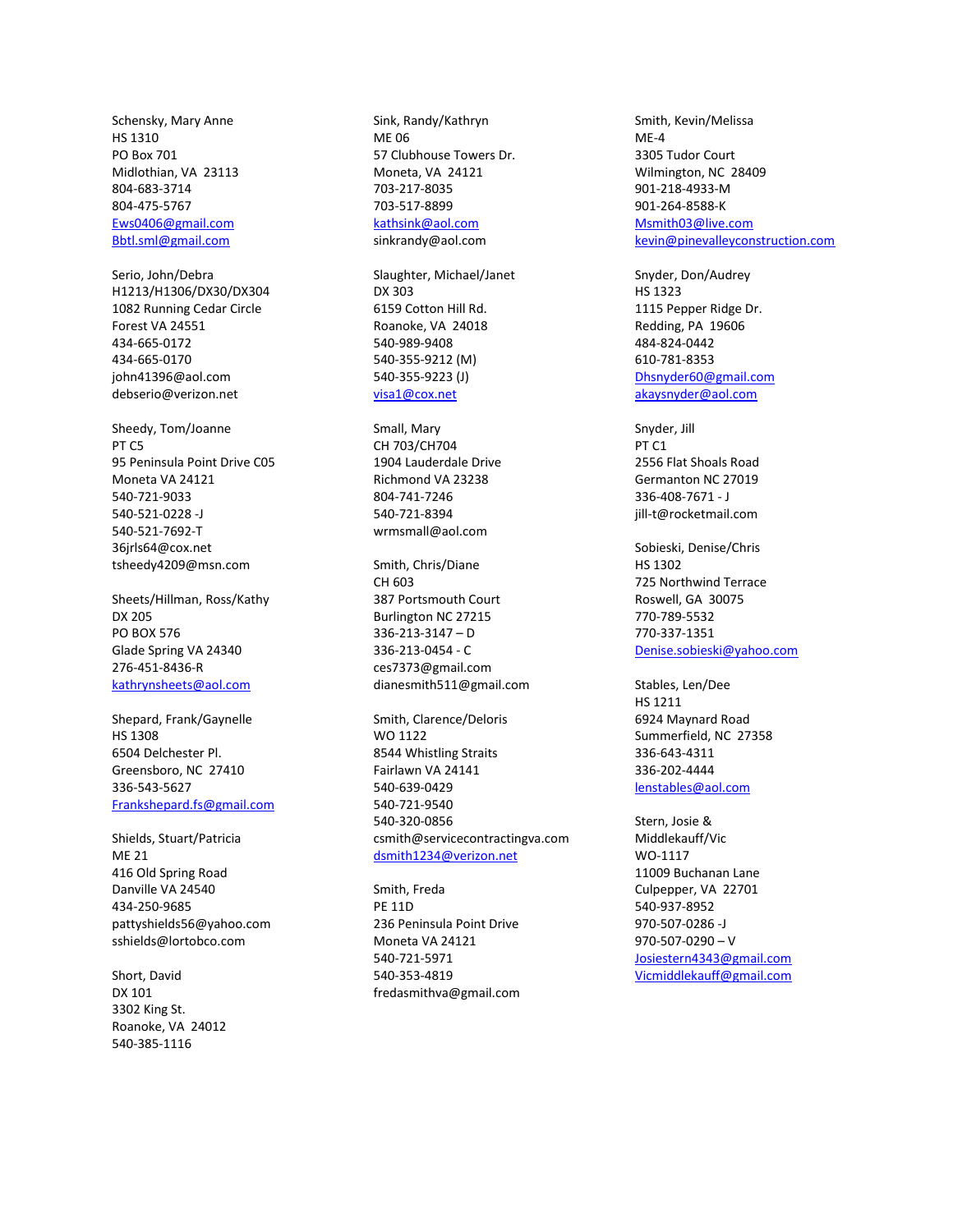Stone, Michael/Elizabeth WO 1104 2103 Wiggington Road Lynchburg VA 24502 434-384-8884 540-721-7217 dittyandmike@verizon.net

Strauss, Steve PE 08D 3649 Peakwood Drive Roanoke VA 24014 540-598-8550 540-525-0313 sstrauss@strausscc.com maybethis2@cox.net

Stubbs, David/Debbie WO 1115 3705 Brown Bark Drive Greensboro NC 27410 336-294-0238 540-719-2673 336-339-1406 davidstubbs57@gmail.com dsstubbs57@gmail.com

Summers, Daniel/Megan DX202 14 Woodmont Drive Lawrenceville NJ 08648 dan.j.summers@gmail.com megan.s.summers@gmail.com

Sutton, Ted/Judy PT A3 2285 Donegale Drive NE Roanoke VA 24012 540-977-1539 540-345-1075 540-721-5378 tedjsutton@gmail.com jpsutton71@gmail.com

Taylor, Mark/Rita HS 1202 4709 Perquimans Rd W. Greensboro NC 27407 336-337-2012 336-202-1290 docneon5541@gmail.com rtaylor0511@gmail.com

Thomas, Michael/Jenifer PE 10D 206 Peninsula Point Dr. Moneta, VA 24121 513-544-4646 540-719-1040 [mjtx2@hotmail.com](mailto:mjtx2@hotmail.com) [gm@bernardslanding.com](mailto:gm@bernardslanding.com)

Thorniley, Brian/Suzanne PE 07A 114 Shady Lane Winfield WV 25213 304-562-3508 540-721-1671 304-421-4373 - S slthorn@cox.net

Todd, Mark SC 904 1121 Boulder Lane Yadkinville NC 27055 336-961-2097 336-971-6283 [Mjt3759@aol.com](mailto:Mjt3759@aol.com)

Treadway, Brandon & Hannah PE 8B 562 Runner Stone Dr. Evington, VA 24550 434-525-1501 540-493-4266 – H 540-521-7485 – B baraty.h@gmail.com brandontreadway54@yahoo.com

Turman, Mike/Wanda PE 12C P.O. Box 227 Willis VA 24380 540-789-7862 540-721-4100 540-392-2174 wandaturman@swva.net

Valente, Michael HS 1215 438 Chinquapin Drive Lyndhurst VA 22952 540-949-5266 540-932-5878 540-721-2091 mvalente1099@msn.com Vaughan/Sakosky, Doug/Amber PTB5 93 Peninsula Point Drive Moneta VA 24121 570-561-4559 303-619-3575 summitchef@hotmail.com

Vaughan, Keith/Lydia PE 13B 4440 Bent Tree Farm Road Winston-Salem NC 27106 336-413-0695 336-413-1374 keithwvaughan@gmail.com [deacs4ever@aol.com](mailto:deacs4ever@aol.com)

Vaughn, Joss/Kim DX 310 5725 Little Camp Rd. Riner, VA 24149 540-320-1952 -J 540-320-6948 -K Kimvaughn10@yahoo.com

Vogel, Bob/Janet PE 13C PO BOX 785 Hardy VA 24101 571-296-8030 540-721-4252 571-730-9173 ravdad@aol.com

Wagstaff, Edward/Rita H1311 727 Lake Vista Drive Forest VA 24551 ritamaew@aol.com

Wahl, Tom/Maureen PE 1A 3141 Circle Drive SW Roanoke, VA 24018 540-525-7545-M 540-525-9331-T wahltm@cox.net

Ward (RBL Invest. Co., N. Paige HS 1220 3713 Robert C. Byrd Dr. Beckley WV 25801 304-253-6220 304-252-2041 304-228-7728 304-228-7788 npward@united-cycle.com sharonward@npwhomes.com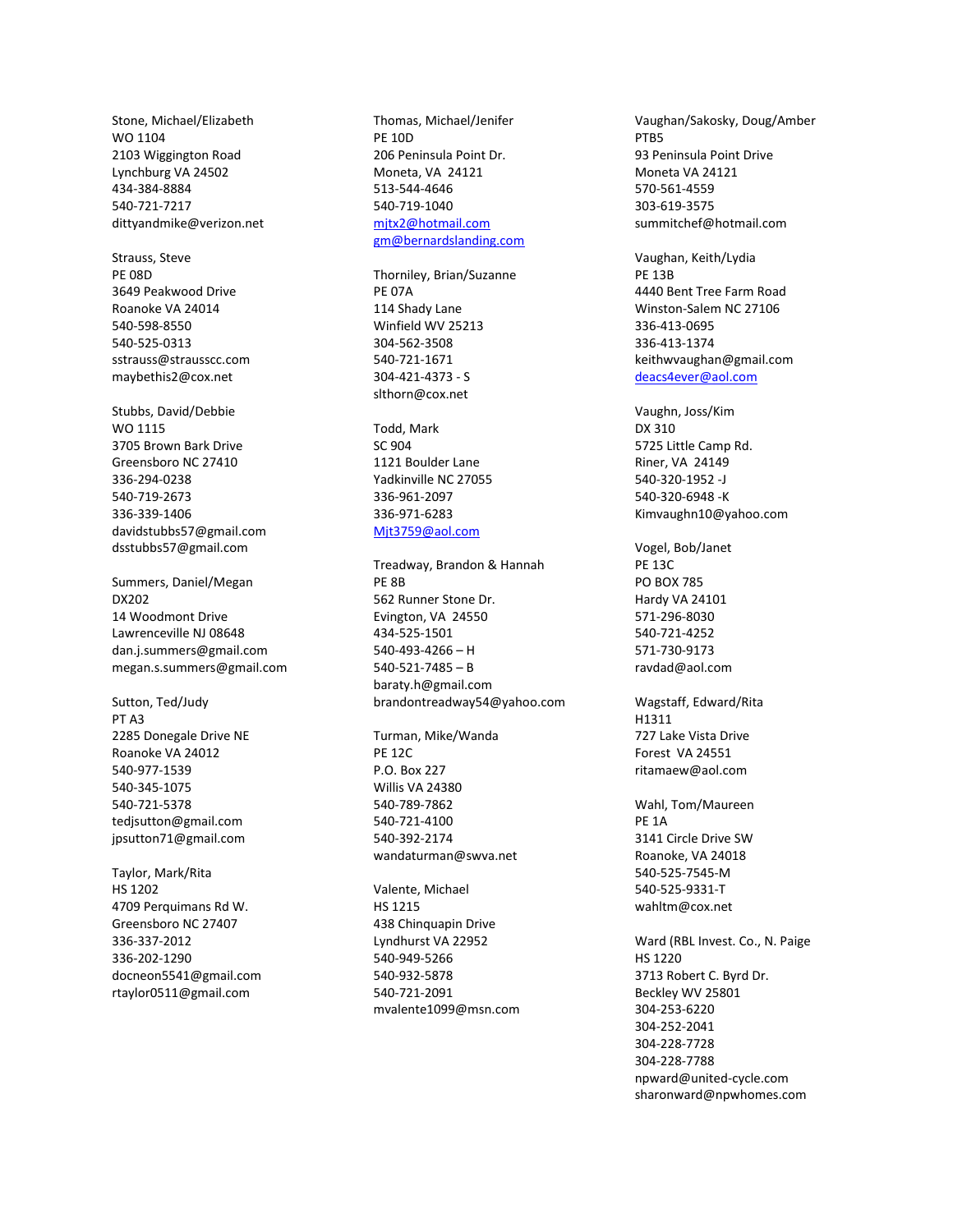Ware, Betty Byrne SC 911 2 Paxton Road Richmond VA 23226 804-282-7156 540-721-8339 804-467-5577 bettybware@verizon.net

Weisel, Evan/Bridget PT D3 7000 Pakr Terrace Dr. Alexandria, VA 22307 703-628-5754 703-628-5754 [evan@wacomm.com](mailto:evan@wacomm.com) [bmfweisel@gmail.com](mailto:bmfweisel@gmail.com)

Wells, Andrew/Katie DX 110 1703 Hollow Oak Court Blacksburg, VA 24060 703-915-9463 434-665-2215 [Amwells1983@gmail.com](mailto:Amwells1983@gmail.com) Kcwells1984@gmail.com

Welti, Ross/Carol CC 405 290 Sailor's Cove Dr. #405 Moneta, VA 24121 703-757-0699 540-721-0263 703-909-8112 rosswelti@yahoo.com

Whalen/Wallace, Cheryl/Melissa DX 112 211 Pineburr Road Greensboro NC 27455 336-282-9380 336-282-6001 336-392-1800 cherylwh@hotmail.com

Wheeler, Margaret SC-902 20 Sailor's Cove Drive #902 Moneta VA 24121 919-656-9951 peg\_w@yahoo.com

Wickey, Allen/Cindi ME-175 175 Clubhouse Towers Drive Moneta VA 24121 321-431-4046- C 540-814-0049 - A [cindiwickey@gmail.com](mailto:cindiwickey@gmail.com) [sml-man@outlook.com](mailto:sml-man@outlook.com)

Wilhelm, Barry/Janet HS-1207 5921 Old Greenway Drive Glen Allen VA 23059 540-798-3220 – B 540-520-7213 – J janet.j.wilhelm@gmail.com barry.wilhelm@schneider-electric.com

Willcox, Phil/Judy ME 11 5656 Orchard Valley Circle Roanoke VA 24018 540-989-8179 540-797-8179 pwjwlake@gmail.com

Williams, Joe/Brenda PT A1 1008 Sam Lions Trail Martinsville VA 24112 276-632-6774 276-732-8559 276-618-1368 btwilliams@hotmail.com

Wilson, David/June SC 803 17 Lamatan Road Newark, DE 19711 302-379-5775-D 302-239-9166-J [atoztaxes@hotmail.com](mailto:atoztaxes@hotmail.com) [janeannewilson1@gmail.com](mailto:janeannewilson1@gmail.com)

Wilson, Robert/Julie WO-1121 2010 Brancaster Court Midlothian VA 23113 804-379-1672 804-819-2379 804-305-9806 804-305-9804 [wilsonator@verizon.net](mailto:wilsonator@verizon.net) Windle, Charles/Christine SC 912 36202 Silcott Meadow Pl. Purcellville, VA 20132 540-338-3633 703-727-2144 571-436-1351 [ccwindle@gmail.com](mailto:ccwindle@gmail.com)

windle.charles@gmail.com

Withers, John/Diane SC 907 PO Box 1048 Staunton VA 24402 540-337-7114 540-885-8123 540-290-3950 jwithers@rwmcpas.com

Witmer, Lee PE 21C 285 Birdie Circle Harrisonburg VA 22802 540-721-8487 540-421-2678 dgwitmer@comcast.net

Wolf, Dave/Susan ME20 187 Clubhouse Towers Dr Moneta VA 24121 540-908-9975 dmwolf@gmail.com susankwolf@gmail.com

Woosley, Ric DX 306 307 Nantucket Drive Cary NC 27513 919-677-1848 919-271-2600-R 919-614-5826 - B metalroof@bellsouth.net

Wright, Laura CH 615 820 Kimberly Road Burlington NC 27215 336-584-4359 336-263-2827 [lwright722@aol.com](mailto:lwright722@aol.com)